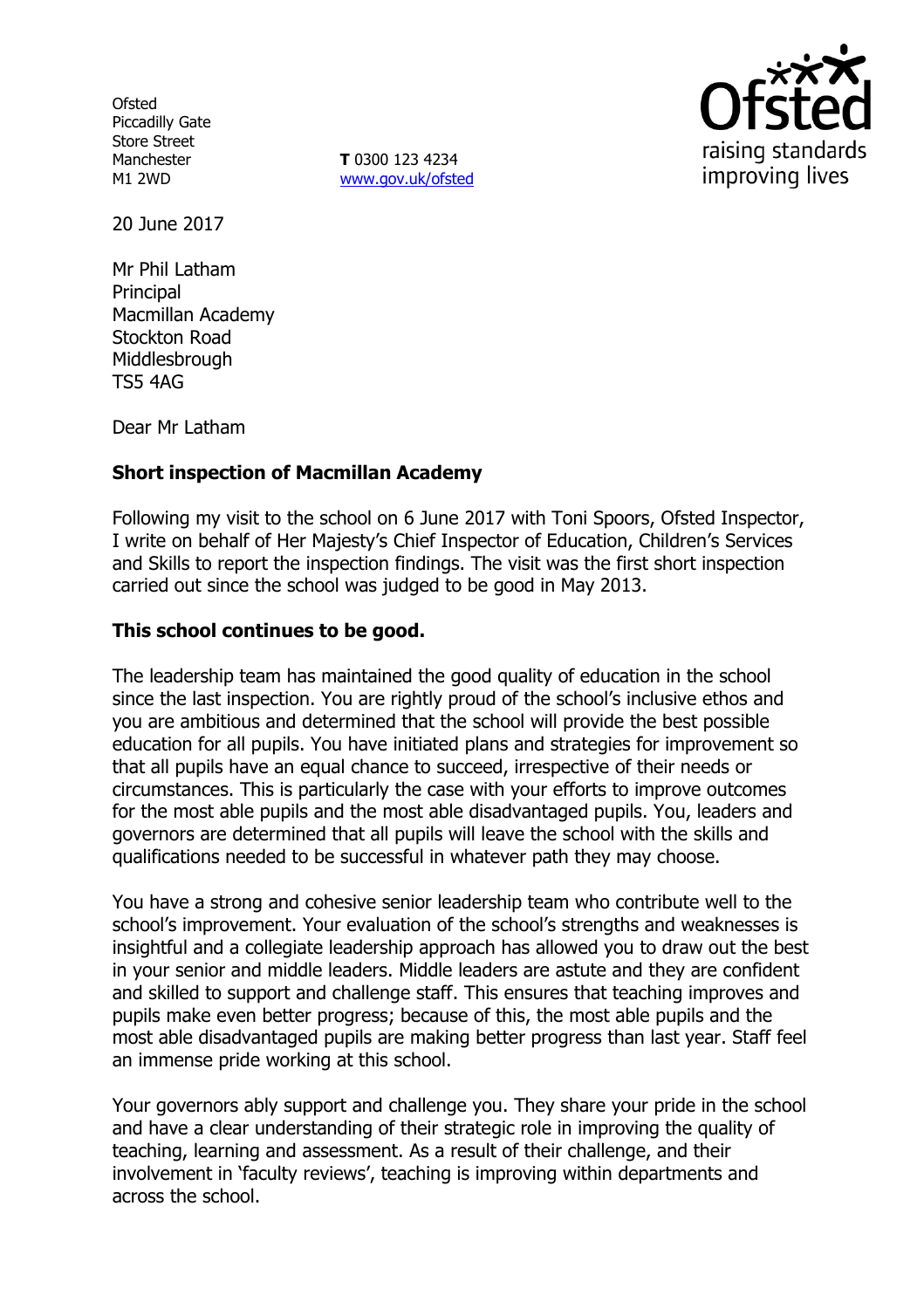

Pupils are well behaved in lessons and around the school site. Pupils' attitudes to learning are very positive; they enjoy their lessons, are good-humoured and friendly. Pupils treat each other and adults with respect and courtesy. They are very proud of their school and appreciate the extra-curricular opportunities they have. These opportunities are extensive and varied, particularly in sport, music, drama and homework clubs.

Since the previous inspection, the quality of teaching in English and mathematics has improved. As a result, pupils are making better progress in these subjects and differences between groups are diminishing rapidly. Current pupils make good progress from their starting points, across a range of subjects. This is because leaders have planned a curriculum that has increased expectations for pupils. Alongside an improved curriculum, you have developed a more rigorous assessment system, which is providing helpful 'steps' for pupils to reach their aspirational targets. Teachers are beginning to use the assessment information they have consistently to plan learning that meets the needs of all pupils. You and other leaders are aware that there is still some variability in the quality of teaching across some subjects and that the most able and the most able disadvantaged pupils are not being fully challenged. However, you have put in place checks so that pupils who lag behind are supported earlier. You have ensured that the sixth form has maintained a good quality of education and that students are well prepared and supported to go on to further education, employment or training.

# **Safeguarding is effective.**

The leadership team has ensured that all safeguarding arrangements are fit for purpose and that records are detailed and of high quality. Leaders ensure that appropriate checks take place before an adult works at the school. Leaders make referrals and the school works closely with parents and outside agencies to keep pupils safe. Staff and governors have received the most up-to-date training and are knowledgeable about issues relating to safeguarding pupils.

Pupils feel safe in the school. There is a comprehensive programme in place to allow pupils to learn about risks and keeping safe. These include issues around staying safe online, alcohol and drug abuse. Pupils told us that bullying is rare and that they know who to talk to if they have any concerns or worries. They also told us that they feel the school is 'caring' and that everyone is 'treated the same'. Parents also feel their children are safe.

# **Inspection findings**

In 2016, the achievement of the most able pupils and the most able disadvantaged pupils in Year 11 was below that of other pupils in the school and nationally. Leaders have taken action to remedy this. Through the development of a 'challenge framework', teachers are providing more challenge for the most able pupils which is leading to their improved progress. Leaders agree that further work is needed to raise the expectations and achievement of this group of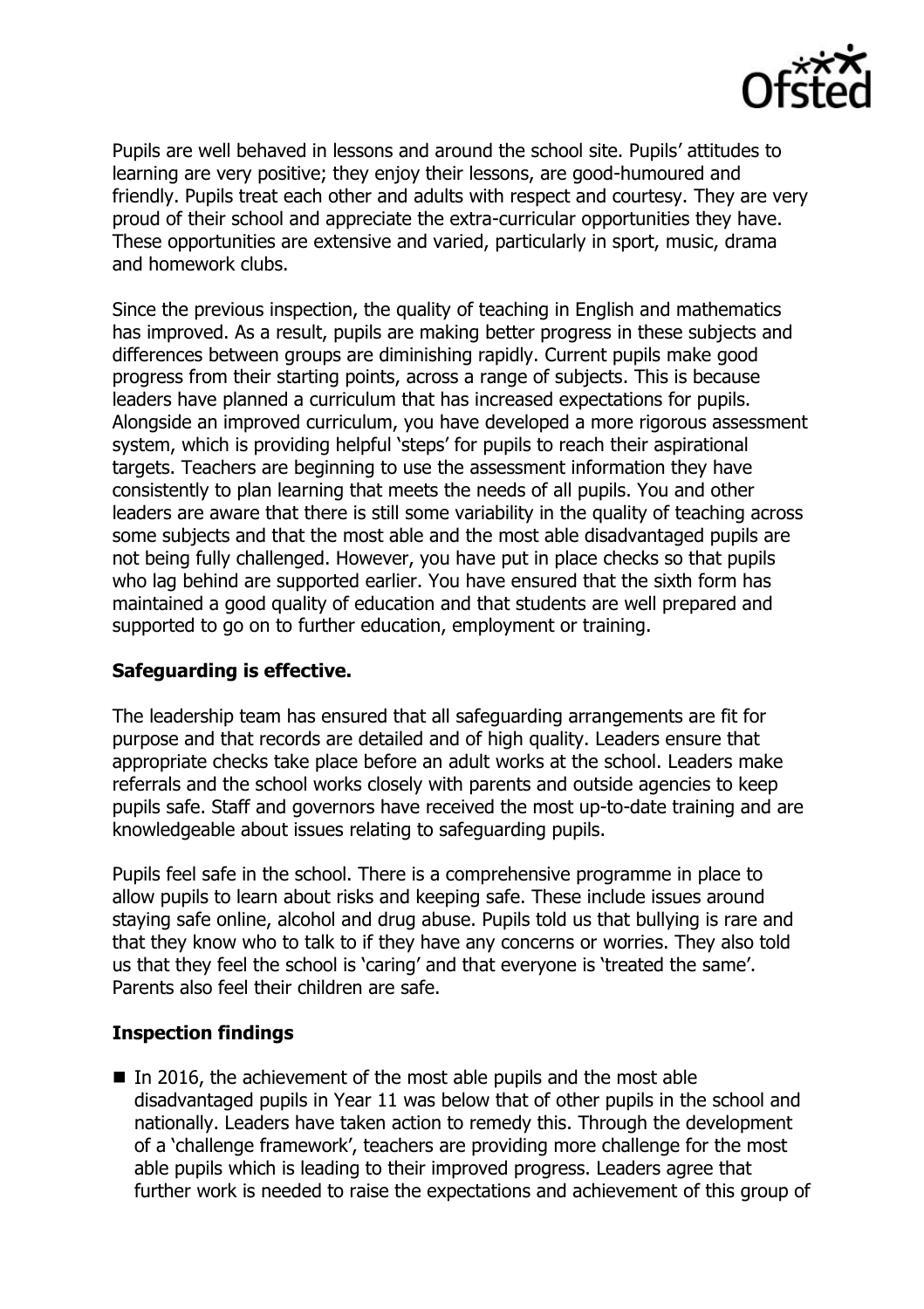

pupils.

- The quality of teaching, learning and assessment is improving because teachers are becoming increasingly effective in planning activities that meets the needs of different groups of pupils.
- Senior leaders are working effectively with middle leaders to bring about improvements by sharing the most effective teaching practice more widely. In subjects such as English, modern foreign languages, science and drama, pupils benefit from teachers' questioning that gauges their understanding and tackles any misconceptions that pupils have. Pupils are able to articulate their answers clearly and confidently.
- Relationships between pupils and between staff and pupils are strong. Teachers instil confidence in pupils and they make good progress as a result.
- Leaders have high expectations of teachers. They provide teachers with appropriate training to improve the quality of teaching across the school. The majority of teachers agree that this personalised programme, appropriate to different career stages, is helping them to improve. However, leaders acknowledge that there is still more to do to sharpen teachers' skills so that learning is challenging for all groups of pupils, particularly the most able and the most able disadvantaged.
- Inspectors looked closely at the quality of sixth-form provision, student outcomes, and how well prepared students are for their next steps. Leadership of the sixth form is good. Sixth-form leaders ensure that students access courses appropriate to their abilities and aspirations. Students engage in a wide range of enrichment activities, for example sporting events, drama and work placements. Their personal and social skills are exceptionally well developed. Students are prepared very well for their next steps and they all access further education, employment or training. Students make very good progress and achieve examinations results that are similar to national averages in academic subjects and above national averages in applied subjects. Pupils in lower year groups say sixth-form students are excellent 'role models' to them.
- Inspectors looked at the actions leaders are taking to improve attendance. Rates of absence and persistent absenteeism have fallen for all groups of pupils, particularly those who have special educational needs and/or disabilities. Leaders have identified barriers that affect pupils' attendance and they use this information to take appropriate action to support those who need it. For example, actions such as first day contact, attendance officer referrals and increased involvement from parents are all having a positive impact to ensure that pupils attend school regularly. Leaders acknowledge that further work is needed to ensure that disadvantaged pupils' attendance continues to improve.

### **Next steps for the school**

Leaders and those responsible for governance should ensure that:

 $\blacksquare$  teaching improves further, by ensuring that teachers use pupil assessment information consistently to inform planning so that learning meets the needs of